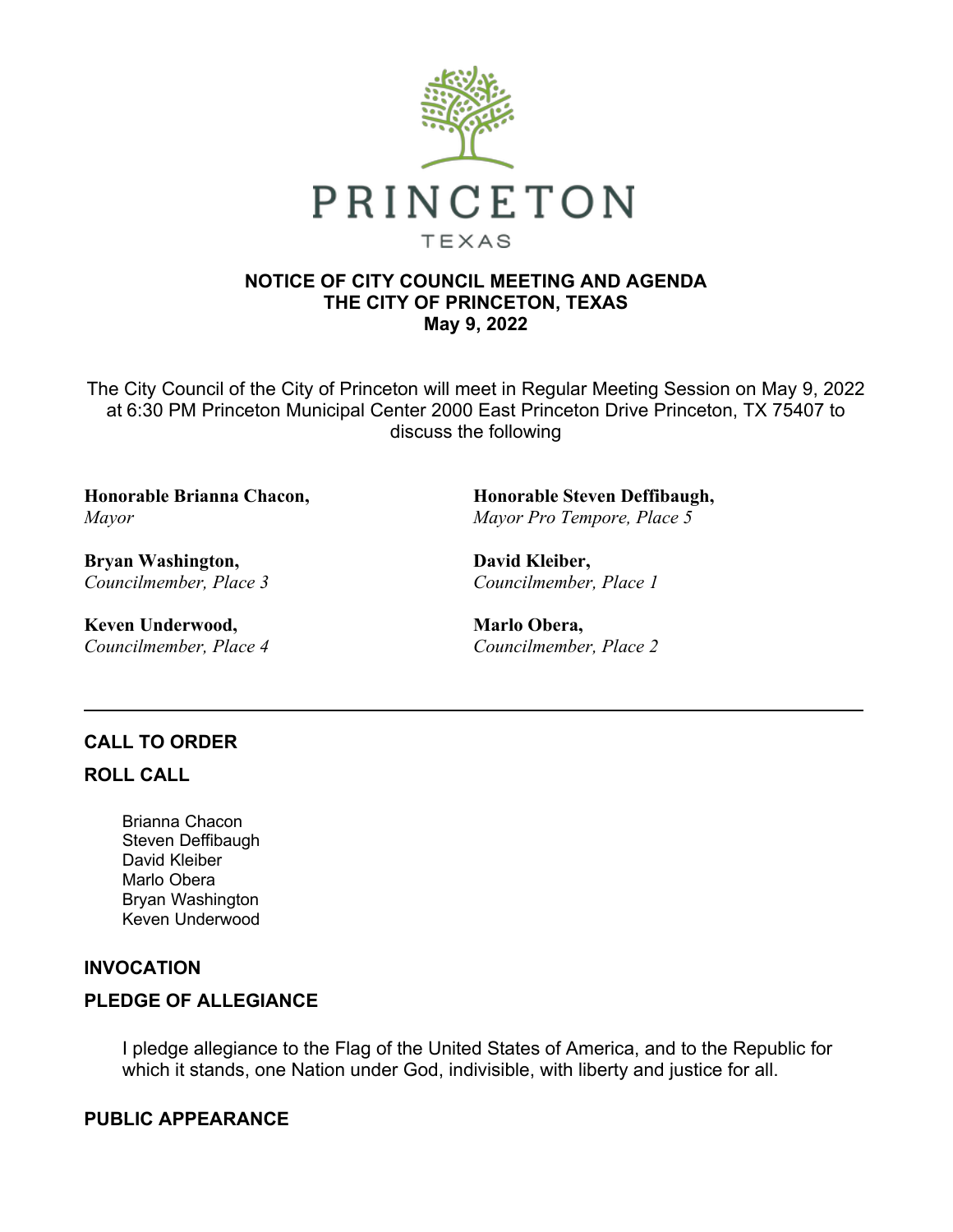Speakers are allowed 3 minutes to speak. The Council is unable to respond to or discuss any issues that are brought up during this section that are not on the agenda, other than to make statements of specific factual information in response to a speaker's inquiry or to recite existing policy in response to the inquiry.

## **MAYORS COMMENTS**

#### **CONSENT AGENDA**

Consent Agenda: All consent agenda items listed are considered to be routine by the City Council and will be enacted by one motion. There will be no separate discussion of these items unless a Councilmember so requests, in which event the item will be removed from the Consent Agenda and considered in its normal sequence on the agenda.

## **Minutes**

Discussion and possible action regarding the minutes of April 25, 2022, Regular City Council Meeting. [CC Minutes 04.25.2022.pdf](https://legistarweb-production.s3.amazonaws.com/uploads/attachment/pdf/1361940/CC_Minutes_04.25.2022.pdf)

## **Annual Comprehensive Financial Report**

Discussion and possible action regarding the Annual Comprehensive Financial Report for the year ended September 30, 2021 (audited) presented by Louis Breedlove, with Brooks Watson & Co. [Audit Power Point Presentation - Princeton FY21.pptx](https://legistarweb-production.s3.amazonaws.com/uploads/attachment/pdf/1361944/Audit_Power_Point_Presentation_-_Princeton_FY21.pdf) [Princeton ACFR FYE9.30.2021.pdf](https://legistarweb-production.s3.amazonaws.com/uploads/attachment/pdf/1361941/Princeton_ACFR_FYE9.30.2021.pdf) [SAS 114 COMMUN WITH GOVERNANCE - PY21.pdf](https://legistarweb-production.s3.amazonaws.com/uploads/attachment/pdf/1361943/SAS_114_COMMUN_WITH_GOVERNANCE_-_PY21.pdf) [SAS 115 COMMUN OF SIG DEF AND MAT WEAK - PY21.pdf](https://legistarweb-production.s3.amazonaws.com/uploads/attachment/pdf/1361942/SAS_115_COMMUN_OF_SIG_DEF_AND_MAT_WEAK_-_PY21.pdf)

# **Resolution No. 2022-05-09-R01 (ICAC)**

Discussion and possible action regarding a resolution of the City of Princeton, Texas approving an updated Interlocal Agreement for the Internet Crimes Against Children Task Force grant program between the City of Dallas, Texas, and the City of Princeton, Texas, and authorizing the City Manager to execute the same.

[Resolution No. 2022-05-09-R01 for ICAC ILA w City of Dallas.pdf](https://legistarweb-production.s3.amazonaws.com/uploads/attachment/pdf/1365082/Resolution_No._2022-05-09-R01_for_ICAC_ILA_w_City_of_Dallas.pdf) [2021-2022 MOU Princeton PD - ICAC ILA C14004D20220421.pdf](https://legistarweb-production.s3.amazonaws.com/uploads/attachment/pdf/1361939/2021-2022_MOU_Princeton_PD_-_ICAC_ILA_C14004D20220421.pdf)

# **Resolution No. 2022-05-09-R05**

Discussion and possible action regarding a resolution of the City of Princeton, Texas accepting improvements and approving maintenance bond for Bridgewater Phase 4B utilities public improvements; providing for an effective date; finding proper notice and meeting. [Resolution - Phase 4B Utilities.pdf](https://legistarweb-production.s3.amazonaws.com/uploads/attachment/pdf/1366029/Resolution_-_Phase_4B_Utilities.pdf)

## **REGULAR AGENDA**

## **2022- Proclamation (National Public Works Week)**

**122** Proclamation honoring National Public Works Week, May 16-22, 2022. [Public Works Week \(May 2022\).pdf](https://legistarweb-production.s3.amazonaws.com/uploads/attachment/pdf/1361959/Public_Works_Week__May_2022_.pdf)

# **2022- Proclamation (Municipal Clerks Week)**

**123** Proclamation honoring Municipal Clerks Week, May 1-7, 2022. [Municipal Clerks Week 2022.pdf](https://legistarweb-production.s3.amazonaws.com/uploads/attachment/pdf/1361960/Municipal_Clerks_Week_2022.pdf)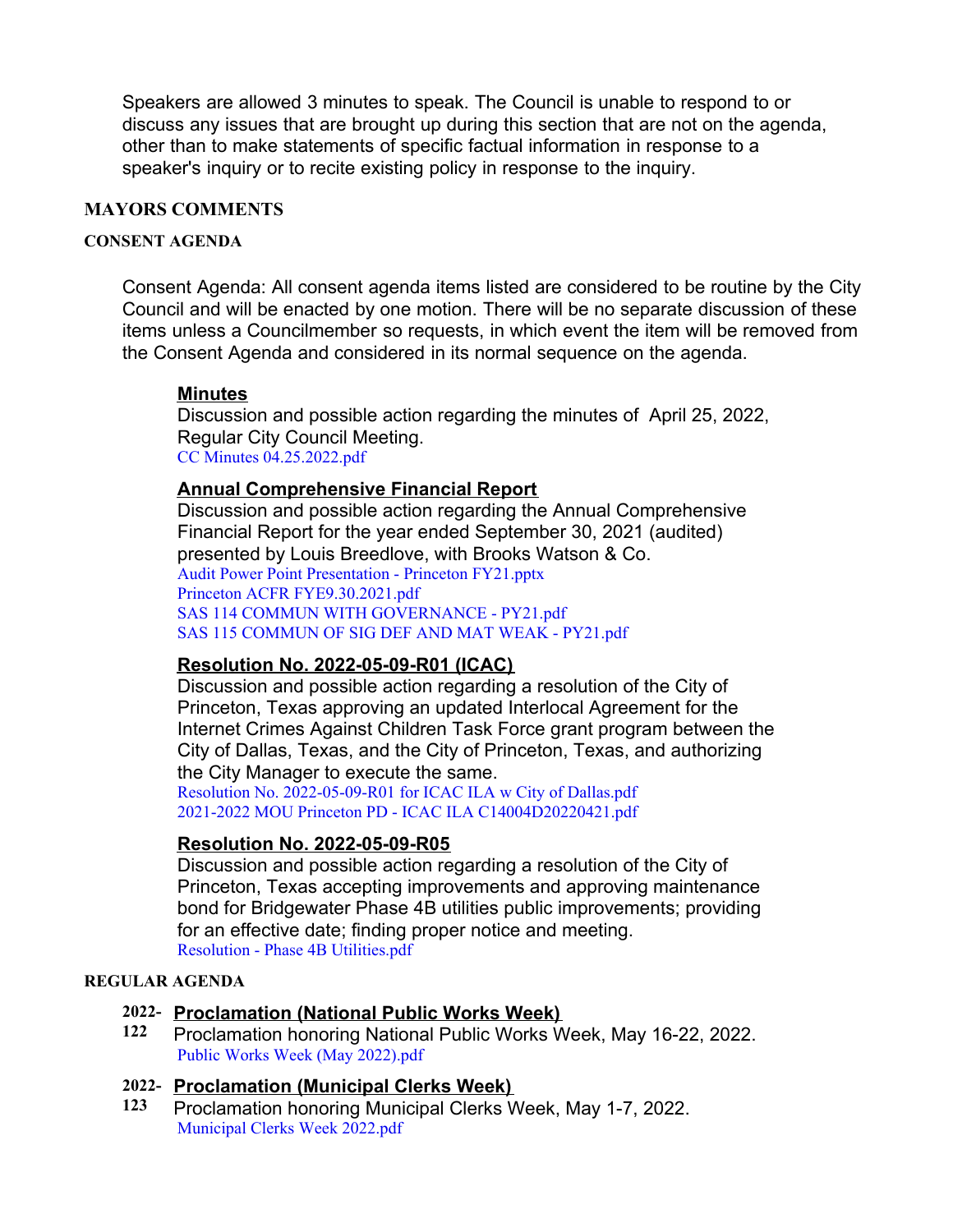# **2022- Proclamation (VFW Day)**

**124** Proclamation honoring VFW Day, May 14, 2022. [VFW Proclamation 2022.pdf](https://legistarweb-production.s3.amazonaws.com/uploads/attachment/pdf/1363196/VFW_Proclamation_2022.pdf)

# **2022- Section 3 Presentation**

**125** Consider Section 3 Presentation related to the City's 2020 CDBG grant-funded water project, Contract No. 7220369 presented by Jessica Wagner with Lawrence & Associates.

## [A1024 Section 3 Presentation -Princeton.pptx](https://legistarweb-production.s3.amazonaws.com/uploads/attachment/pdf/1360105/A1024_Section_3_Presentation_-Princeton.pdf)

## **2022- Public Hearing (PD#29 Kalterra Princeton)**

**126** Conduct public hearing regarding a request from Srinivas Kuthuru, Grandscape Land Developers, LLC, for a rezoning of the property from Agricultural "AG" to "PD" Planned Development, SITUATED in Collin County, Texas, being part of the David Cherry Survey, Abstract No. 166 and being part of a called 46.64-acre tract of land described in a deed to Longneck Drive Venture, LLC, a Texas Limited Liability Company, recorded in document number 20161209001671360, Official Public Records of said county being more particularly described by metes and bounds as follows: 23.33 Acres of Land.

PH\_Notice\_Zoning\_Kalterra\_Princeton\_.pdf

# **2022- Ordinance No. 2022-05-09 (PD# 29 Kalterra Princeton)**

**127** Discussion and possible action regarding Ordinance No. 2022-05-09 and ordinance of the City of Princeton amending the comprehensive zoning ordinance number 2016-01-25-01 of the City of Princeton, from "AG" Agricultural to "PD 29" Planned Development 29, on a portion of the David Cherry Survey, Abstract No. 166; repealing all conflicting ordinances; providing a severability clause; providing for a penalty; and providing and effective date.

[Staff Report ZA20220472 with Exhibits.pdf](https://legistarweb-production.s3.amazonaws.com/uploads/attachment/pdf/1362182/Staff_Report_ZA20220472_with_Exhibits.pdf) [Ord Zoning PD 29.pdf](https://legistarweb-production.s3.amazonaws.com/uploads/attachment/pdf/1366048/Ord_Zoning_PD_29.pdf)

#### **2022- Public Hearing (PD#28Sicily)**

**128** Conduct public hearing regarding a request from Steve Maglisceau, Megatel Homes, LLC, for a rezoning of property from Agricultural "AG" to "PD #28" Planned Development, Tract 1-Being a 313.72 acre tract of land situated in the John Russell Survey, Abstract No. 743, and the David Cherry Survey, Abstract No. 166, Collin County, Texas, being part of a 314.088 acre tract as conveyed to Sicily Laguna Azure LLC, and recorded in Instrument No.

20211015002108560 of the Official Public Records, Collin County, Texas, said 313.72 acre tract being more particularly described as follows: Tract 2-Being a 33.615 acre tract of land situated in the John Russell Survey, Abstract No. 743, Collin County, Texas, being all of that 15.000 acre tract of land conveyed to Sicily Laguna Azure,LLC, as recorded in Instrument No. 20210910001842580, Official Public Records, Collin County, Texas, and all of that 18.616 acre tract of land conveyed to Sicily Laguna

Azure, LLC, as recorded in Instrument No. 20210910001842570, Official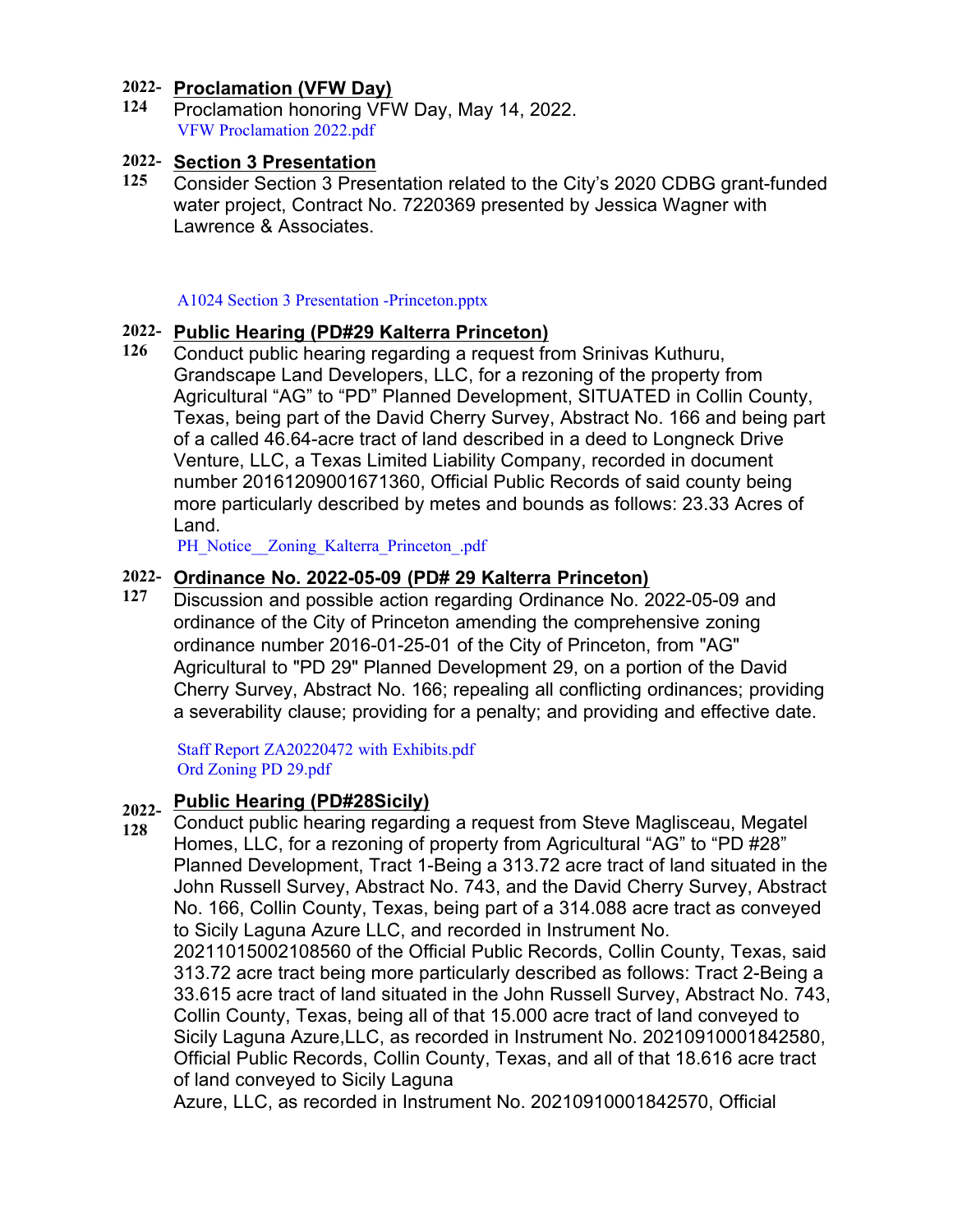Public Records, Collin County, Texas, said 33.631 acre tract being more particularly described as follows: Tract 3-Being a 154.50 acre tract of land situated in the Rufus Sewell Survey, Abstract No. 873, and the Thomas A. Rhodes Survey, Abstract No. 741, Collin County, Texas, and being all of that 154.50 acre tract of land as conveyed to Sicily

Laguna Azure LLC, as recorded in Instrument No. 20210927001966930, Official Public Records, Collin County, Texas, said 154.50 acre tract being more particularly described as follows: 501.84 Acres of Land. [PH\\_Notice\\_\\_Sicily\\_Zoning\\_.pdf](https://legistarweb-production.s3.amazonaws.com/uploads/attachment/pdf/1364359/PH_Notice__Sicily_Zoning_.pdf)

# **2022- Ordinance No. 2022-05-09-01 (PD#28 Sicily)**

**129** Discussion and possible action regarding Ordinance No. 2022-05-09-01 An ordinance of the City of Princeton amending the comprehensive zoning ordinance number 2016-01-25-01 of the City of Princeton, from "AG" Agricultural to "PD 28" Planned Development 28, on a portion of the John Russel Survey, Abstract No. 743, The David Cherry Survey Abstract No. 166, Rufus Sewell Survey, Abstract No. 873 and the Thomas A. Rhodes Survey, Abstract No. 741; repealing all conflicting ordinances; providing a severability clause; providing for a penalty; and providing an effective date. [Staff Report ZA20220280 with Exhibits.pdf](https://legistarweb-production.s3.amazonaws.com/uploads/attachment/pdf/1362190/Staff_Report_ZA20220280_with_Exhibits.pdf) [Ord Zoning PD 28.pdf](https://legistarweb-production.s3.amazonaws.com/uploads/attachment/pdf/1366054/Ord_Zoning_PD_28.pdf)

# **2022- Public Hearing (Longneck Multi-Family) WITHDRAWN**

**130** Public hearing regarding a request received from Merrill Kaliser, for a rezoning of property from Agricultural "AG" to "MF-2" Multi-Family, Being a 19.933-acre tract of land situated in the David Cherry Survey, Abstract No. 166, Extraterritorial Jurisdiction of the City of Princeton, Collin County, Texas, and being a part of a tract of land described as the South half of a 50-acre tract described in Deed to Mamie McGee, recorded in Volume 1022, Page 825, Deed Records, Collin County, Texas (DRCCT) and being further described as the Parent Tract in General Warranty Deed recorded in Document Number 20080318000319100, Official Public Records, Collin County, Texas (OPRCCT), said 19.933-acre tract as determined from a survey by Desireé L. Hurst, RPLS 6230 on May 26, 2001 (ground distances are expressed in US survey feet using a project combined scale factor of 1.000152710) being more particularly described as follows: 19.933 acres of land, more or less. [PH Notice \(Zoning Butler Development \).pdf](https://legistarweb-production.s3.amazonaws.com/uploads/attachment/pdf/1358272/PH_Notice__Zoning_Butler_Development__.pdf)

# **2022- Public Hearing (Voluntary Annexation)**

**131** Conduct public hearing regarding a request Srikanth Kommalpati, for the voluntary annexation of property BEING all that certain tract or parcel of land lying and being situated in the City of Princeton, Collin County, Texas, a part of the Hardin Wright Survey, Abstract No. 957, and being out of and a part of a 42.83-acre tract described in a deed to Aloha Village Incorporated as recorded under Clerk's Document No. 20071015001415660, Collin County Deed Records, said tract or parcel of land is herein described as follows: containing 20 acres of land, more or less.

PUBLIC\_HEARING\_NOTICE Annexation Mixed Use N\_Beauchmap\_.pdf

# **2022- Ordinance No. 2022-05-09-02 (Voluntary Annexation)**

**132** Discussion and possible action regarding Ordinance No. 2022-05-09-02 An ordinance of the City Council of the City of Princeton, Texas, annexing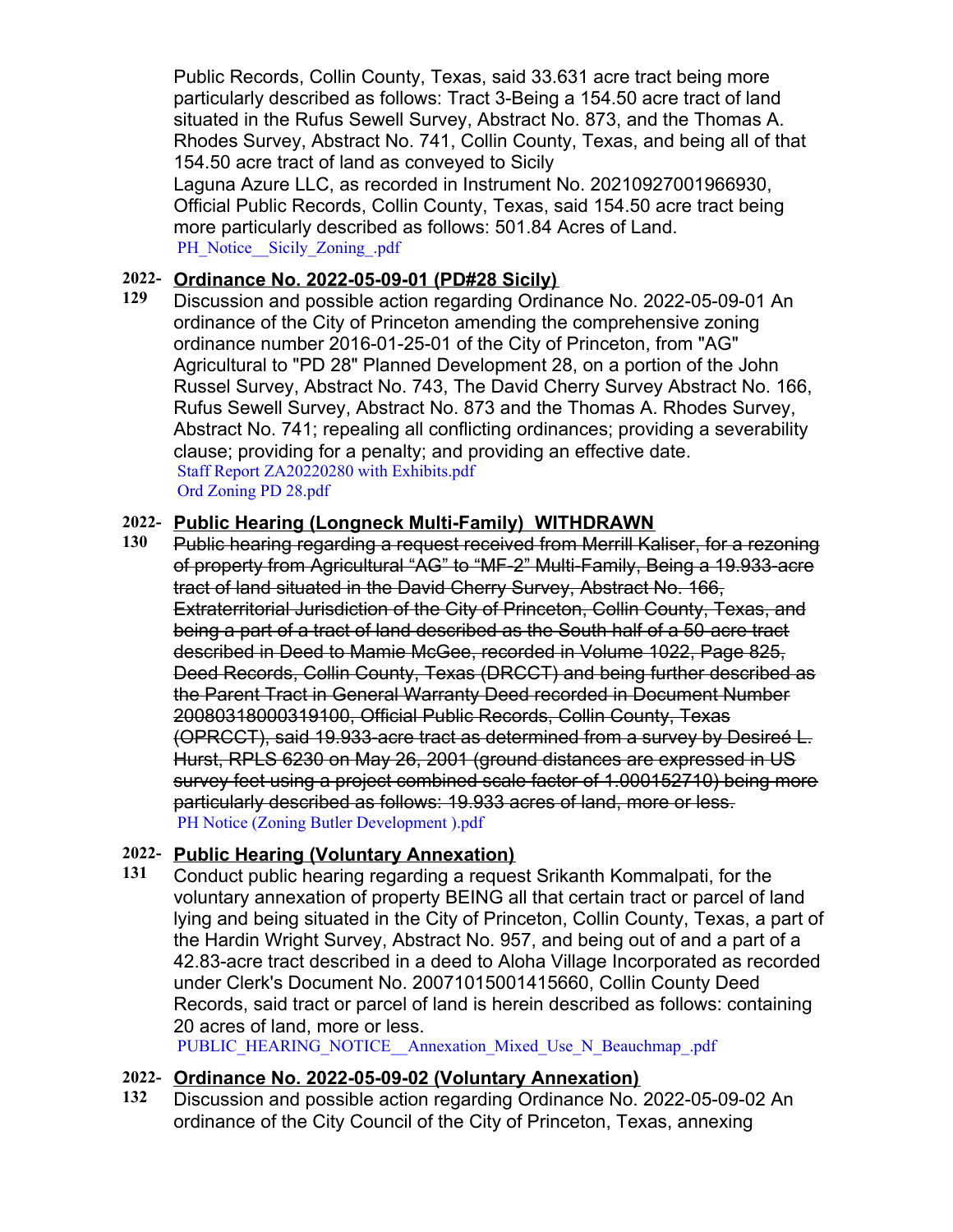adjacent and contiguous territory to the City of Princeton, Texas, being approximately 20.00 acres as fore fully described in exhibit A and as depicted in exhibit A.1, finding that all necessary and required legal conditions have been satisfied; providing that such area shall become a part of the City and that the owners and inhabitants thereof shall be entitled to the rights and privileges of other citizens and be bound by the acts and ordinances now in effect and to be hereafter adopted; further providing for amending and correcting the official boundaries of the City as heretofore adopted; providing a severability clause; and providing for said ordinance to take effect and be in force from and after its passage.

Mixed Use - N Beauchamp - Annexation Ordinance No.2022050903.pdf

# **2022- Resolution No. 2022-05-09-R (Temporary Fields)**

**133** Discussion and possible action regarding Resolution No. 2022-05-09-R a resolution of the City of Princeton Texas, 4B Community Development Corporation establishing the allocation of funds for a specific project, and authorizing the City Manager to execute the required documents to complete the project.

[Community Development Corporation Resolution 2022-05-09-R for Commitment of Funds](https://legistarweb-production.s3.amazonaws.com/uploads/attachment/pdf/1355725/Community_Development_Corporation_Resolution_2022-05-09-R_for_Commitment_of_Funds_contruction_of_the_Rec_center_site_temporary_fields.pdf) contruction of the Rec center site temporary fields.pdf

[Letter recommending award Temporary Fields.pdf](https://legistarweb-production.s3.amazonaws.com/uploads/attachment/pdf/1355726/Letter_recommending_award_Temporary_Fields.pdf)

# **2022- Resolution No. 2022-05-09-R02 (Greenspot EV Charging Station)**

**134** Consideration and possible action on Resolution No. 2022-05-09-R02 approving an agreement with Greenspot JC, LLC for installation and operations of electric vehicle charging stations at City of Princeton facilities. [Res - Greenspot EV Charging Stations C14004D20220502DO1.pdf](https://legistarweb-production.s3.amazonaws.com/uploads/attachment/pdf/1365125/Res_-_Greenspot_EV_Charging_Stations_C14004D20220502DO1.pdf) [Greenspot -- Princeton City Hall - Final.pdf](https://legistarweb-production.s3.amazonaws.com/uploads/attachment/pdf/1359855/Greenspot_--_Princeton_City_Hall_-_Final.pdf)

# **2022- Resolution No. 2022-05-09-R03 (Winchester PID No. 2)**

**135** Consider a resolution calling a public hearing to consider an ordinance levying assessments on property located within the Winchester Public Improvement District No. 2.

[Resolution No. 2022-05-09-R03 Calling Public Hearing on Assessments \(Winchester 2 PID\) \(May 9](https://legistarweb-production.s3.amazonaws.com/uploads/attachment/pdf/1361952/Resolution_No._2022-05-09-R03_Calling_Public_Hearing_on_Assessments__Winchester_2_PID____May_9_2022_.pdf)

# 2022).pdf

# **2022- Resolution No. 2022-05-09-R04 (Winchester PID No. 3)**

**136** Consider a resolution accepting for filing a landowner petition requesting the creation of the Winchester Public Improvement District No. 3; calling a public hearing to consider the creation of such public improvement district. [Resolution No. 2022-05-09-R04 Accepting Petition and Calling Public Hearing \(Winchester 3 PID\)](https://legistarweb-production.s3.amazonaws.com/uploads/attachment/pdf/1361954/Resolution_No._2022-05-09-R04_Accepting_Petition_and_Calling_Public_Hearing__Winchester_3_PID__May_9.pdf)

## May 9.pdf

# **2022-**

# **137 Reimbursement Agreement (Eastridge PID)**

Discussion and possible action regarding a reimbursement agreement for Eastridge Public Improvement District.

(GRBK) Eastridge PID - Reimbursement Agreement - Winstead 1.20.22 4869-5..\_.pdf

# **2022- Development Agreement (Princeton EDC and JB Partnership)**

**138** [Discussion and possible action regarding a development agreement](https://legistarweb-production.s3.amazonaws.com/uploads/attachment/pdf/1363152/_GRBK__Eastridge_PID_-_Reimbursement_Agreement_-_Winstead_1.20.22_4869-5.._.pdf)  and property sale between the Princeton EDC and JB Partnership ILP.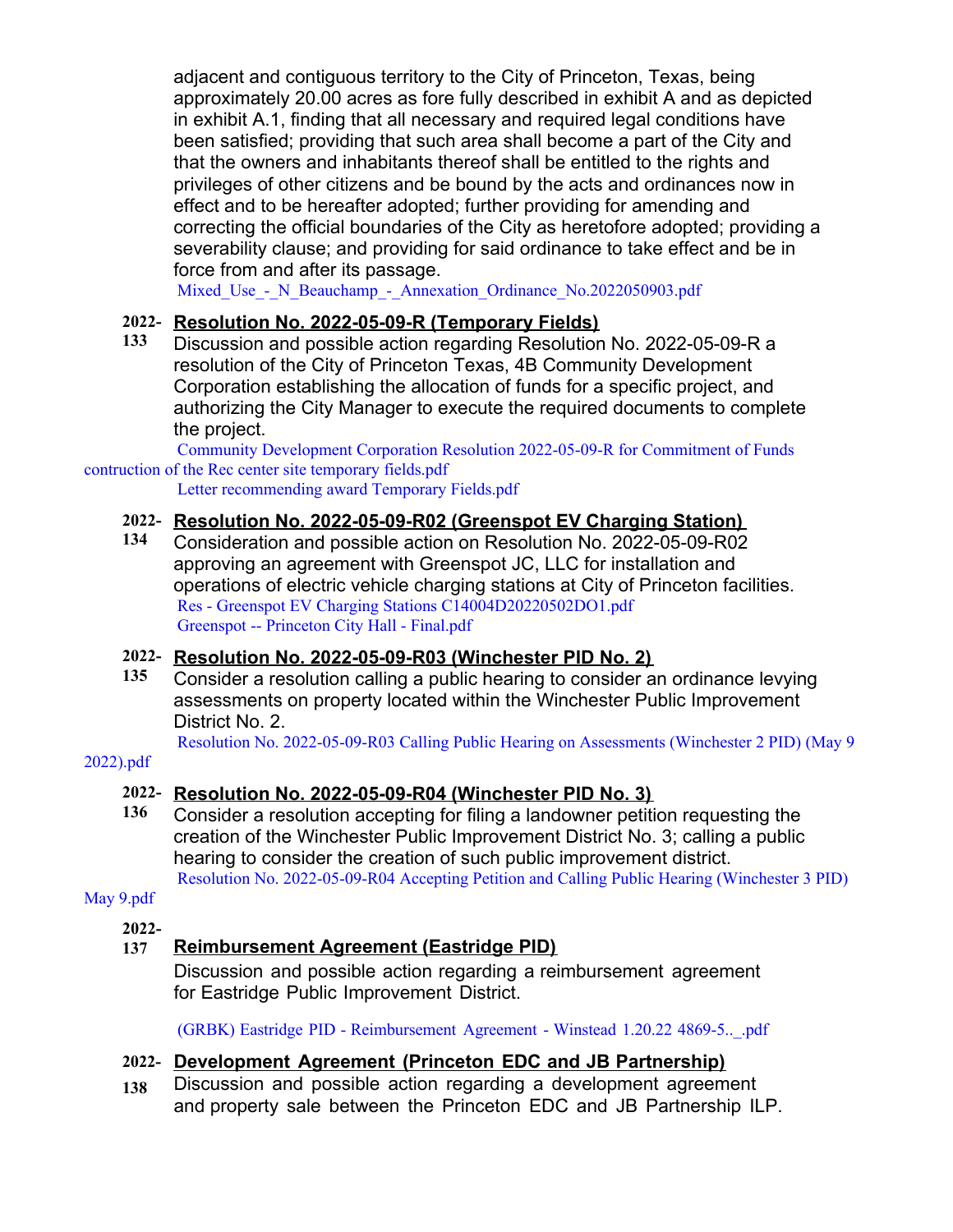Dev Agreement 99 Vision LLC - EDC Clean Version (v7.1).pdf [EDC Park Filed plat Exhibit A.pdf](https://legistarweb-production.s3.amazonaws.com/uploads/attachment/pdf/1362620/EDC_Park_Filed_plat_Exhibit_A.pdf)

## **2022- [CWD](https://legistarweb-production.s3.amazonaws.com/uploads/attachment/pdf/1365213/Dev_Agreement_99_Vision_LLC_-_EDC_Clean_Version__v7.1_.pdf)**

**139** Discussion and possible action regarding the Solid Waste and Recycling contract, Community Waste Disposal (CWD) advising of an annual market adjustment. This notice is to inform the council of our request for a Market Adjustment effective June 01, 2022.

[CWD \(annual market adjustment\).pdf](https://legistarweb-production.s3.amazonaws.com/uploads/attachment/pdf/1363200/CWD__annual_market_adjustment_.pdf) [2022 Princeton MA Request Packet.pdf](https://legistarweb-production.s3.amazonaws.com/uploads/attachment/pdf/1363201/2022_Princeton_MA_Request_Packet.pdf) [Princeton Rate Matrix 2022.pdf](https://legistarweb-production.s3.amazonaws.com/uploads/attachment/pdf/1363202/Princeton_Rate_Matrix_2022.pdf) Agreement and Exclusive Contract for Solid Waste and Recycling Services (CWD and City of

## [Princeton\).pdf](https://legistarweb-production.s3.amazonaws.com/uploads/attachment/pdf/1363203/Agreement_and_Exclusive_Contract_for_Solid_Waste_and_Recycling_Services__CWD_and_City_of_Princeton_.pdf)

## **2022- Library Advisory Board**

**140** Discussion and possible action regarding the appointment and/or reappointment to the Library Advisory Board.

Place 2, Vacant

## **2022- Ordinance No. 2009-09-08-03 (Solicitation Ordinance)**

**141** Discussion and possible action regarding ordinance no. 2009-09-08-03 an ordinance of the City of Princeton regulating solicitation, handbill distribution, and ticket scalping; establishing definitions; protecting child solicitors; establishing permit requirements at the request of Councilmember Kleiber. 20220505\_123052\_250524\_ARTICLE\_V. \_\_\_SOLICITATION\_AND\_DISTRIBUTION\_OF\_HAND

## **2022- Resolution No. 2022-05-09-R06 (S. Est. 24inch Waterline)**

**142** Discussion and possible action regarding Resolution No. 2022-05-09-R06 a resolution of the City Council of the City of Princeton, Texas, Finding that a public necessity exists for acquisition of right-of-way on, across and under 6.26 acre of real property, more or less; authorizing the City Manager, staff, contractors, and the City's attorneys to acquire said municipal utility easement and temporary construction easements by any lawful means, including but not limited to negotiations, and, if necessary, proceedings in eminent domain; providing an effective date.

[Public Necessity Resolution No 2022-05-09-R06 - S. EST Waterline.pdf](https://legistarweb-production.s3.amazonaws.com/uploads/attachment/pdf/1364313/Public_Necessity_Resolution_No_2022-05-09-R06_-_S._EST_Waterline.pdf)

## **2022- Future Agenda Items**

**143** Possible action to approve a request for items to be placed on a future agenda and NOT for discussion of these requests.

## **EXECUTIVE SESSION**

Executive Session: Under terms of Chapter 551 of Texas Government Code the City Council may enter into CLOSED SESSION or Executive Session to discuss the following:

Section 551.071 (2) Texas Government Code. Consultation with the City Attorney on a matter in which the duty of the attorney to the governmental body under the Texas Disciplinary Rules of Professional Conduct of the State Bar of Texas clearly conflicts with this chapter on any posted agenda items.

1) Texas Open Meetings Act